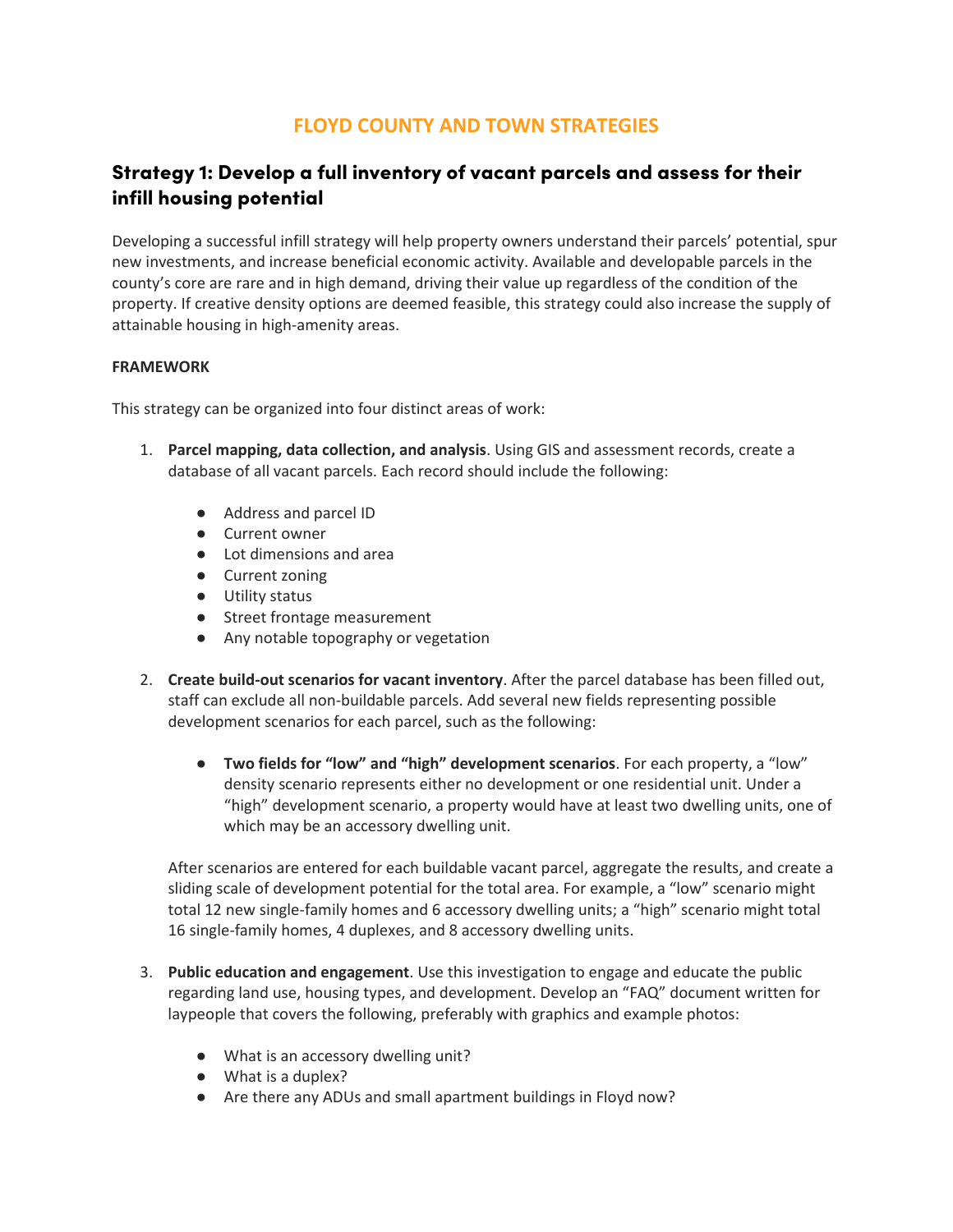- What would the approximate housing costs be for a family in an ADU or duplex?
- Which types of workers/households would benefit from these non-traditional housing types?
- Why is promoting infill development important?
- What is the current process for building a home in Floyd?
- How does current zoning influence/limit housing types?

After this FAQ is developed, staff may consider hosting public meetings to educate residents about the scope of parcel vacancy and the development possibilities. During this process, staff could speak about the benefits of infill development without taking a preferred stance on density level.

Rather, staff could showcase the "scenarios" developed in the previous step and use maps and graphics when possible to illustrate the different visions while remaining neutral on suggestions. Residents will ask questions, provide feedback, and earn a better understanding of infill development.

4. **Finalize a vision and draft land-use reforms.** Using responses from the public and other stakeholders, staff will finalize a vision for infill development in and around the town and begin drafting necessary changes to zoning ordinances to support this vision.

## **IMPLEMENTATION PLAN**

## **Immediate:**

- **Update data sources.** Ensure GIS and all other data sources are available and updated. Seek and collect missing information.
- **Build initial database**. If needed, verify conditions of parcels with site visits.
- **Identify partners willing to share data.** Use list of properties provided by Appalachian Power where utilities have been cut off to identify potential long-term vacancies. Develop a memorandum of understanding to receive updated list quarterly.

## **Short-term (next 12 months):**

- **Conduct additional research on "paper subdivisions"** in and around the town. Consult legal opinions if necessary. Incorporate paper subdivisions into database as best as possible.
- **Begin to draft public engagement strategy**. Make a list of materials needed for engagement, including presentations and factsheets. Consider engaging stakeholders in need of workforce housing.
- **Finalize database:** Finalize parcel database and begin development scenario projections.

## **Mid-term (12–24 months):**

- **Finish scenario projections and aggregate results.**
- **Begin public outreach**. Schedule meetings, invite important stakeholders, and finalize materials.
- **Respond to outreach results.** Gather citizen input, develop vision, and draft new ordinances as required.

## **LEGAL, FINANCIAL, AND ORGANIZATIONAL CAPACITY**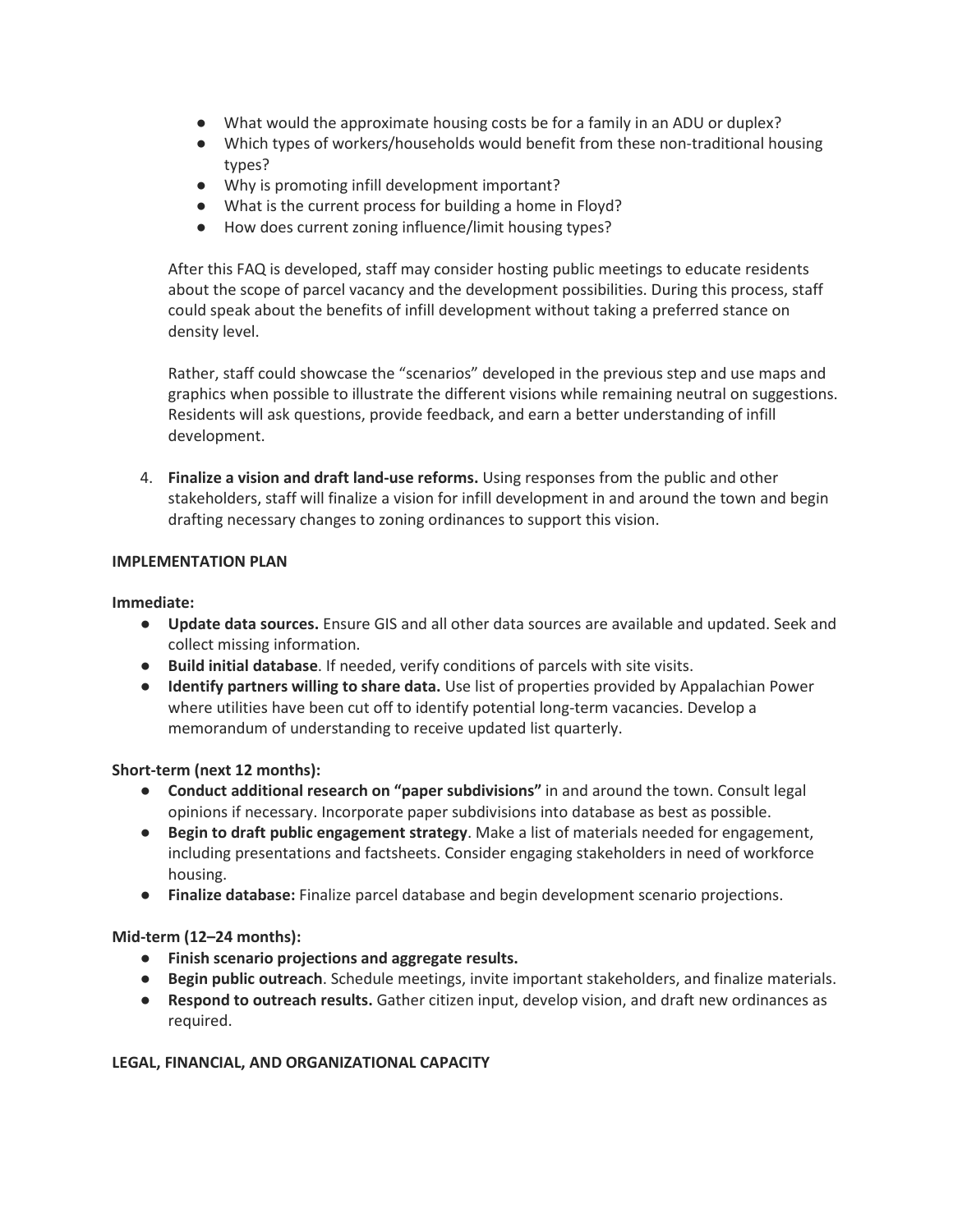- The town and county, with support from the NRV Regional Commission, currently have the capacity to undertake this work.
- There are no known legal challenges to this strategy; however, some of the "paper subdivisions" may require additional deed research beyond current staff capabilities.

## **FUNDING SCOPE REQUIREMENTS AND PROJECTED IMPACT**

- Additional funding will likely not be required.
- The short-term impact of this strategy is that residents will have a greater understanding and appreciation for smart development strategies, even non-traditional ones.
- The long-term impact of this strategy is that the town and county will maximize their real estate assets and promote greater housing options. The scale of impact depends on the number of parcels identified and selected for development.

### **POTENTIAL FUNDING SOURCES**

- Virginia Housing
- Town and county general funds

### **METRICS TO EVALUATE SUCCESS**

- Parcel database created and completed.
- "Paper subdivisions" are better understood for their development potential.
- Multiple development scenarios created.
- FAQ document created and publicized.
- Public engaged via meetings, forums, and other methods.
- Infill vision and strategies developed.

### **RESPONSIBLE ACTORS AND THEIR ROLES**

- Town and county staff will lead the parcel database effort, public engagement, and policy drafting.
- Local developers and builder may be useful as stakeholders to gather input on any challenges/opportunities for ADUs and modest-density development.
- NRVRC may serve as a technical advisor to assist town and county staff.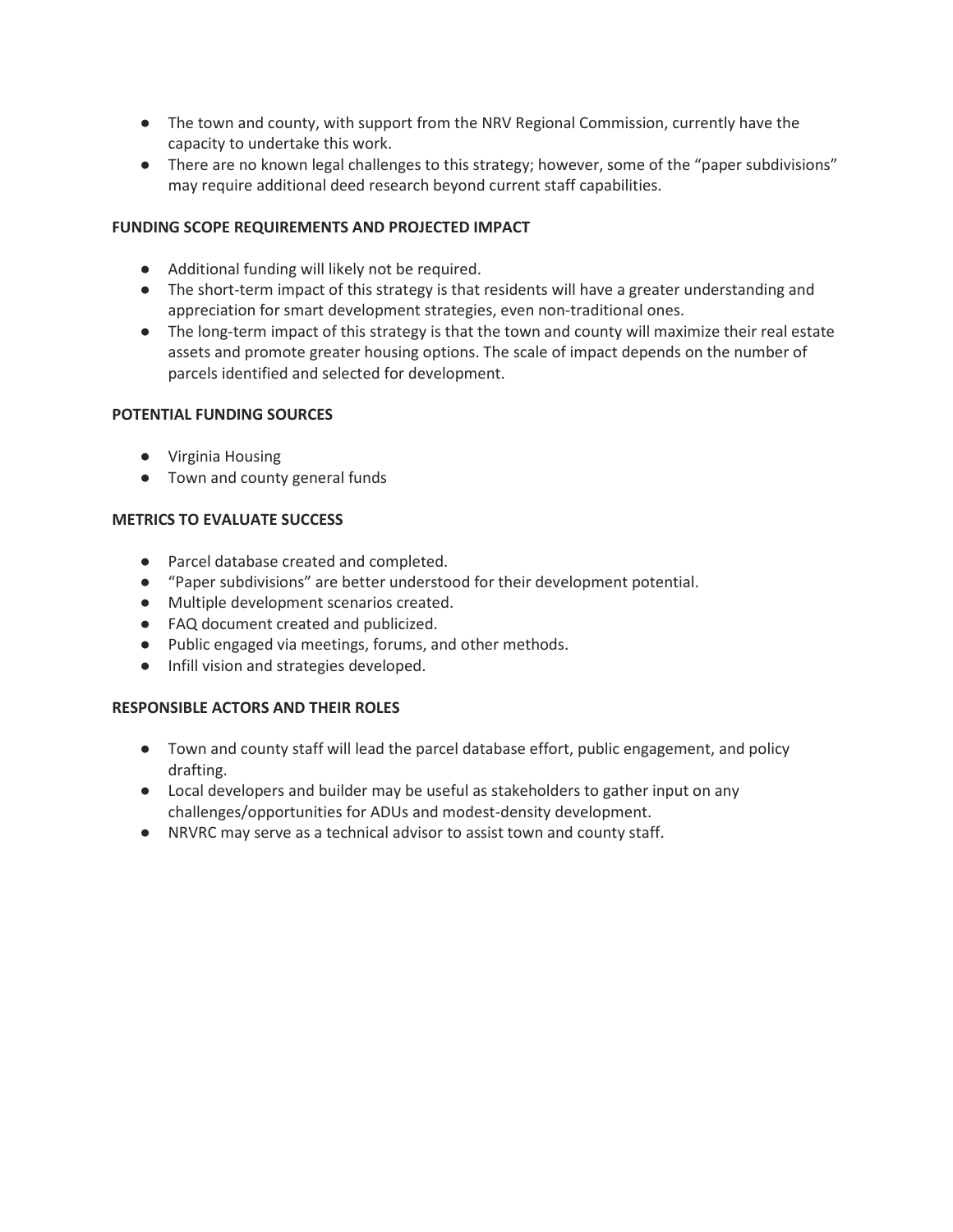# Strategy 2: Hold an event on alternative homeownership models

The Town and County of Floyd are well-known for their innovative, creative residents. Hosting a symposium on alternative homeownership models would reflect on Floyd's history with cooperatives and similar communities and look toward community land trusts (CLTs) and similar shared-equity models to keep homeownership in Floyd permanently affordable and attainable.

## **FRAMEWORK**

An event on alternative homeownership models could accomplish the following:

- **Recognition of and reflection on Floyd's history**. Planners could invite leaders and developers of cooperative communities in Floyd to discuss their experiences and plans.
- **Education on CLTs and other similar models**. CLTs are a common model for shared-equity homeownership, preserving affordability in perpetuity. CLTs can also be used to preserve common areas, agricultural land, and other real estate. Organizers could reach out to representatives from Virginia's two CLTs (Thomas Jefferson CLT in Charlottesville and Maggie Walker CLT) along with technical advisors from Grounded Solutions Network, the nationwide resource hub for CLTs.
- **Asset mapping to determine capacity**. The major goal for this event should be for stakeholders to agree on a roadmap for action. By "asset mapping," organizers will be able to accomplish the following:
	- $\circ$  Determine the persons and organizations interested in alternative models.
	- o Evaluate the strengths, weaknesses, and opportunities for each stakeholder.
	- o Identify a coordinating person or organization.
	- $\circ$  Investigate whether external consulting/assistance is needed and for which tasks.

From this exercise, the town and county will develop a tangle set of next steps to create alternative homeownership models.

### **IMPLEMENTATION PLAN**

**Immediate:**

- **Form a planning committee.** Include representation from local government, nonprofit, and community members.
- **Determine hosting format.** Make a list of possible venues and consider virtual participation options.
- Set attendance goals.

## **Short-term (next 12 months):**

- **Determine program format.** Begin developing a program and agenda for the event and decide on format. Options for different sessions include the following:
	- o Keynote and plenary addresses
	- o Break-out sessions
	- o Storytelling events
	- o Generative discussions / visioning exercises
- **Identify speakers.** Reach out to potential speakers from Floyd and other areas, including state and national experts.
- Select a venue and date.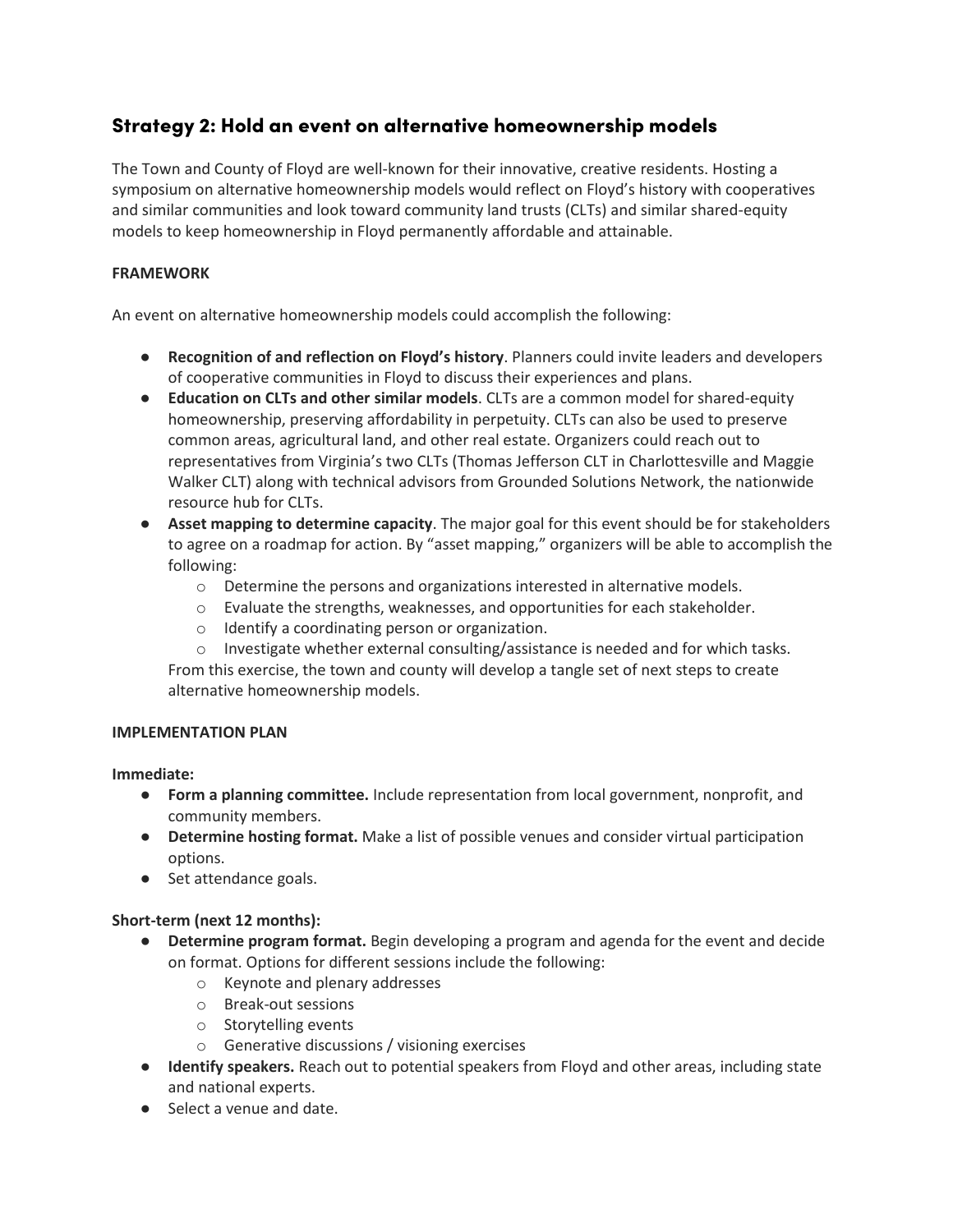- **Market event.** Announce and begin marketing event through posts on county/town website, social media, and partner contacts. Draft a direct email to any existing distribution lists.
- **Open registration**. Create online registration options through platform such as Constant Contact or EventBrite. Provide registrants with necessary details such as location directions, virtual meeting link, and agenda.

## **Mid-term (12–24 months):**

- Make final logistical arrangements.
- Confirm speakers and their topics.
- Host event and generate next steps.

## **LEGAL, FINANCIAL, AND ORGANIZATIONAL CAPACITY**

- While town and county staff may be interested and capable in helping plan this event, they may not have the bandwidth to lead the entire task.
- Nonprofit and social service leaders and volunteers can be recruited to help plan and organize the event.

## **FUNDING SCOPE REQUIREMENTS AND PROJECTED IMPACT**

● Likely costs for this event include venue rental, food and drink (if provided), and travel reimbursements and stipends for any major speakers.

### **POTENTIAL FUNDING SOURCES**

- Minimal registration fees may be charged to cover food and drinks, if provided. Fees should not exceed \$20–30 to encourage widespread participation.
- The town and county, along with nonprofit organizations, may sponsor the event.
- Businesses and individuals could also be solicited for donations/sponsorships.
- Virginia Housing Event Sponsorship grant.

### **METRICS TO EVALUATE SUCCESS**

- Planning committee formed.
- Funds raised to cover event costs.
- Event program and participants confirmed.
- Attendance goals met.
- Tangible next steps created with roles assigned.

### **RESPONSIBLE ACTORS AND THEIR ROLES**

- Town and county staff will initiate and assist with the planning process and event logistics.
- Community members will participate in the planning committee and help develop a program, create content, and recruit speakers.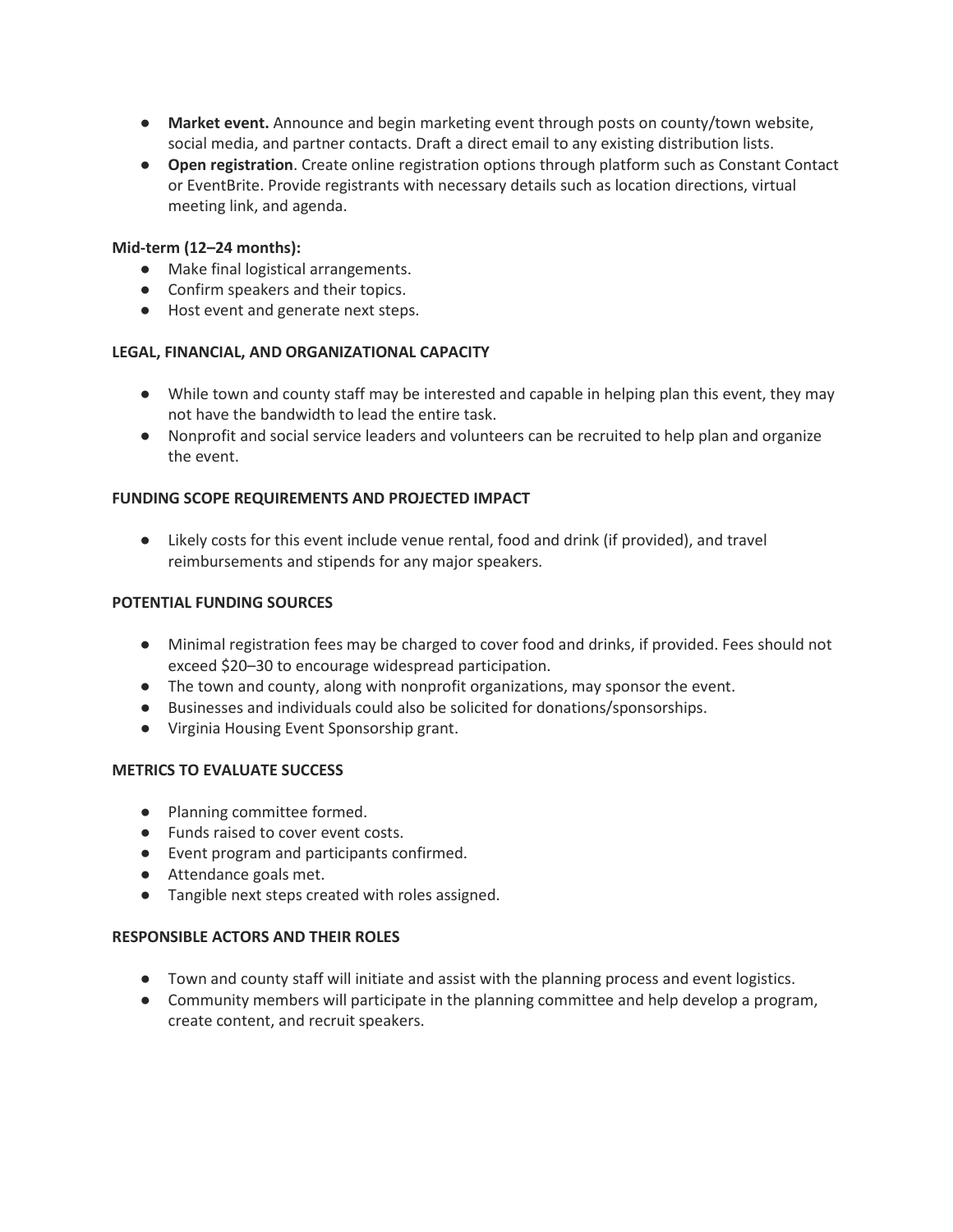# Strategy 3: Tackle housing vacancy by studying new tax structures

There are nearly 1,550 vacant units in Floyd. Most vacant units (77.5 percent) are either long-term vacant or are held for either seasonal, recreational, or occasional use which may pose a challenge for the county. Although long-term vacancies can become health and safety risks, they may be converted into viable housing if identified.

In small communities, a few vacant structures may have significant effects on property values, neighborhood image, and development potential. While local governments in Virginia have little power to force owners to fix up properties, several strategies are available.

## **FRAMEWORK**

The Town and County of Floyd could develop a joint framework for tackling vacant property using the "*fix it up, pay it up, or give it up*" method developed by Frank Alexander at the Center for Community Progress.

1. **Fix it up.** Property owners with vacant or derelict properties are given adequate notices about issues and provided opportunities to remedy the issue proactively.

A common incentive program used by localities in Virginia is the **rehabilitation tax abatement**  authorized in Va. State Code § 58.1-3221. By ordinance, a locality may do the following:

- Provide partial real estate tax exemption on structures older than 20 years that have undergone significant rehabilitation or have been demolished and replaced under certain circumstances.
	- o Exempted value shall not exceed the increase in assessed value or up to 50% of the rehabilitation cost.
- Prescribe specific zones or districts where the exemption is allowed.
- Allow the exemption for up to 15 years.
- Develop an application process and set an application fee.
- 2. **Pay it up.** If the owner fails to fix up their property, localities can request compensation via code enforcement penalties. The town and county can review their fee structures and determine whether problem owners are generally convinced to fix issues after fines are levied.
- 3. **Give it up.** Finally, if an owner fails to abide by these processes, localities in Virginia may cause transfer of property depending on the individual circumstances:
	- **Spot blight removal** (§ 36-49.1:1). If a structure is in significant disrepair, deemed unfit/unsafe, or is a hub for criminal activity, localities may use the spot blight designation to request a specific remedy plan from the owner. If the owner does not comply, or the plan is insufficient, the locality may remedy the blight and place a lien on the property for those costs, which may result in the property being auctioned off if the balance is unpaid.
	- **Tax foreclosure and direct sale** (§ 58.1-3965 and § 58.1-3970.1). If a property is seriously tax delinquent, a locality may force a judicial proceeding to sell the property at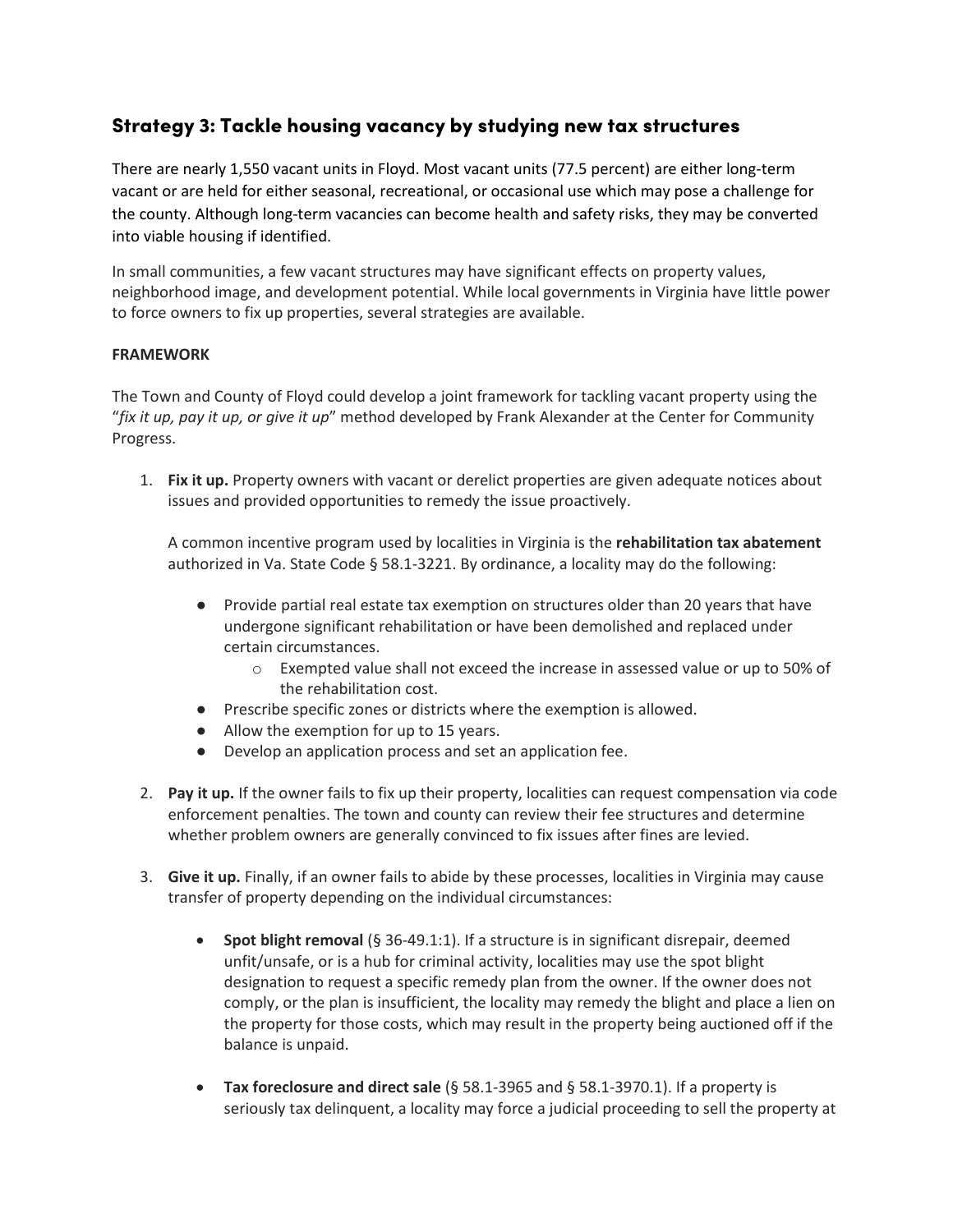a public auction. There are many steps required to get to this point, as outlined in § 58.1-3965. Localities may also use a similar process but transfer the property to a nonprofit entity (via "direct sale") rather than sell at a public auction under the process outlined in § 58.1-3970.1.

### **IMPLEMENTATION PLAN**

#### **Immediate:**

- **Assess any prior efforts.** Complete a critical review of any prior efforts by the town and county to address vacancy.
- **Create a vacant building registry**. Post the registry online and develop a plan to update it at least once every 6 months.

### **Short-term (next 12 months):**

- **Research potential for rehab tax abatement program.** Develop a task force to investigate a potential rehab tax abatement program. Explore programs used by similar localities across the state.
- **Determine whether to implement legal proceedings for addressing blighted properties.** Using registry and tax records, determine if any properties are eligible for spot blight and/or tax foreclosure.

#### **Mid-term (12–24 months):**

- **Draft ordinance language.** If the rehab abatement program is pursued, draft an ordinance that includes specific guidelines in accordance with state law. Begin public hearing process and seek approval.
- **Execute program.** Begin spot blight and/or tax foreclosure if possible.

### **LEGAL, FINANCIAL, AND ORGANIZATIONAL CAPACITY**

- While specific taxes on vacant and blighted structures are levied in some localities across the country, lawmakers in Virginia have yet to enable that authority to cities and counties in the commonwealth.
- The spot blight and tax foreclosure processes are labor-intensive and require many staff hours. County and town attorneys may not have the capacity to undertake these strategies on several properties concurrently.

#### **FUNDING SCOPE REQUIREMENTS AND PROJECTED IMPACT**

- The rehab tax abatement requires a locality to "forego" taxable revenue. This abated amount depends on the program's utilization.
- Administrative costs associated with these strategies may be significant. The town and county can communicate with other localities who have these programs to determine accurate estimates for workloads.

### **POTENTIAL FUNDING SOURCES**

● Application fees for rehab tax abatements, code enforcement fines, and additional set asides in municipal budgets.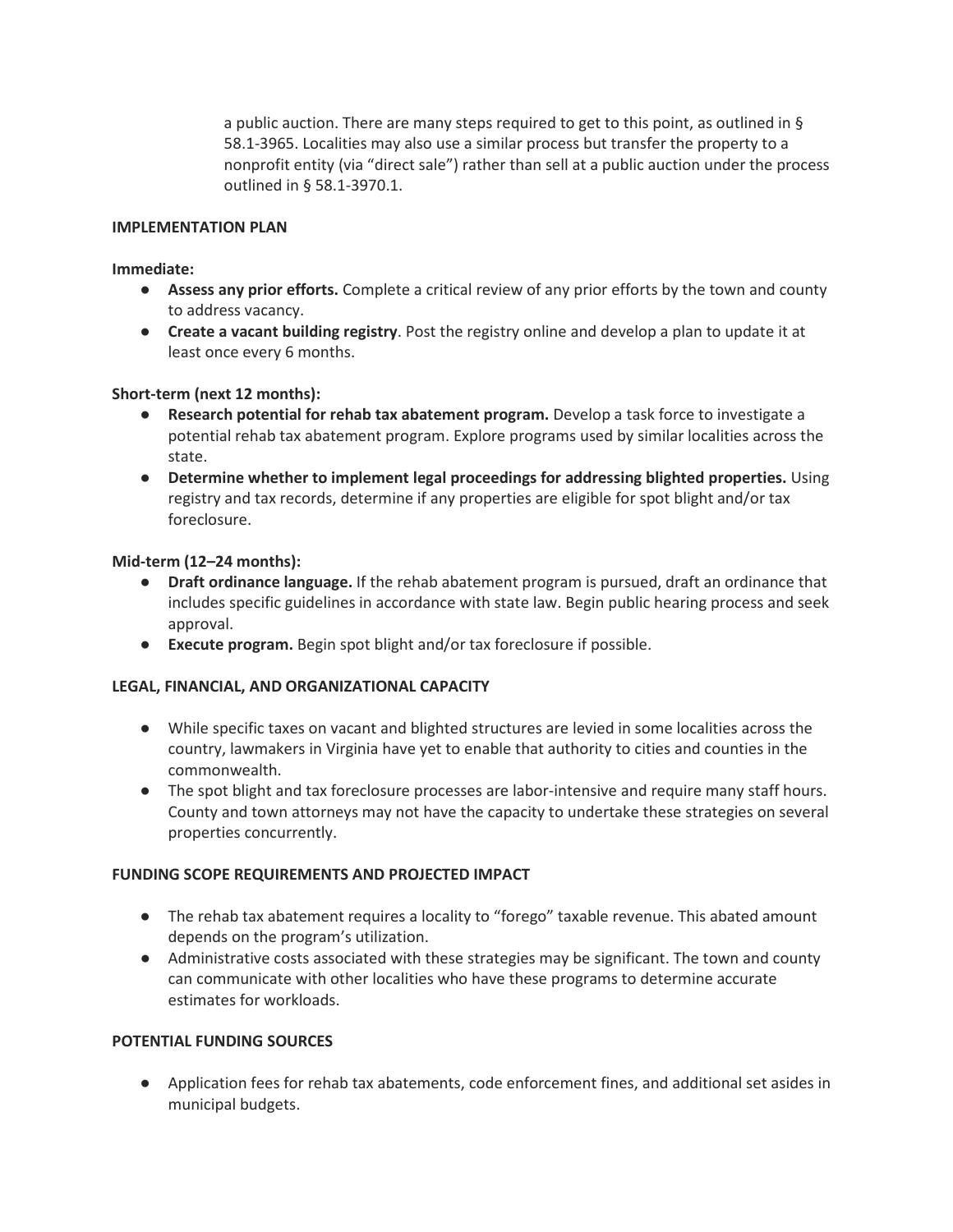### **METRICS TO EVALUATE SUCCESS**

- Number of vacant properties declines.
- Occupancy rates increase.
- Property values increase for formerly vacant parcels and adjacent ones.

### **RESPONSIBLE ACTORS AND THEIR ROLES**

- Town and county planners, along with building and code enforcement officials, will create the registry and monitor it.
- Town and county assessors and attorneys will help develop tax abatement program and conduct spot blight and/or tax foreclosures as necessary.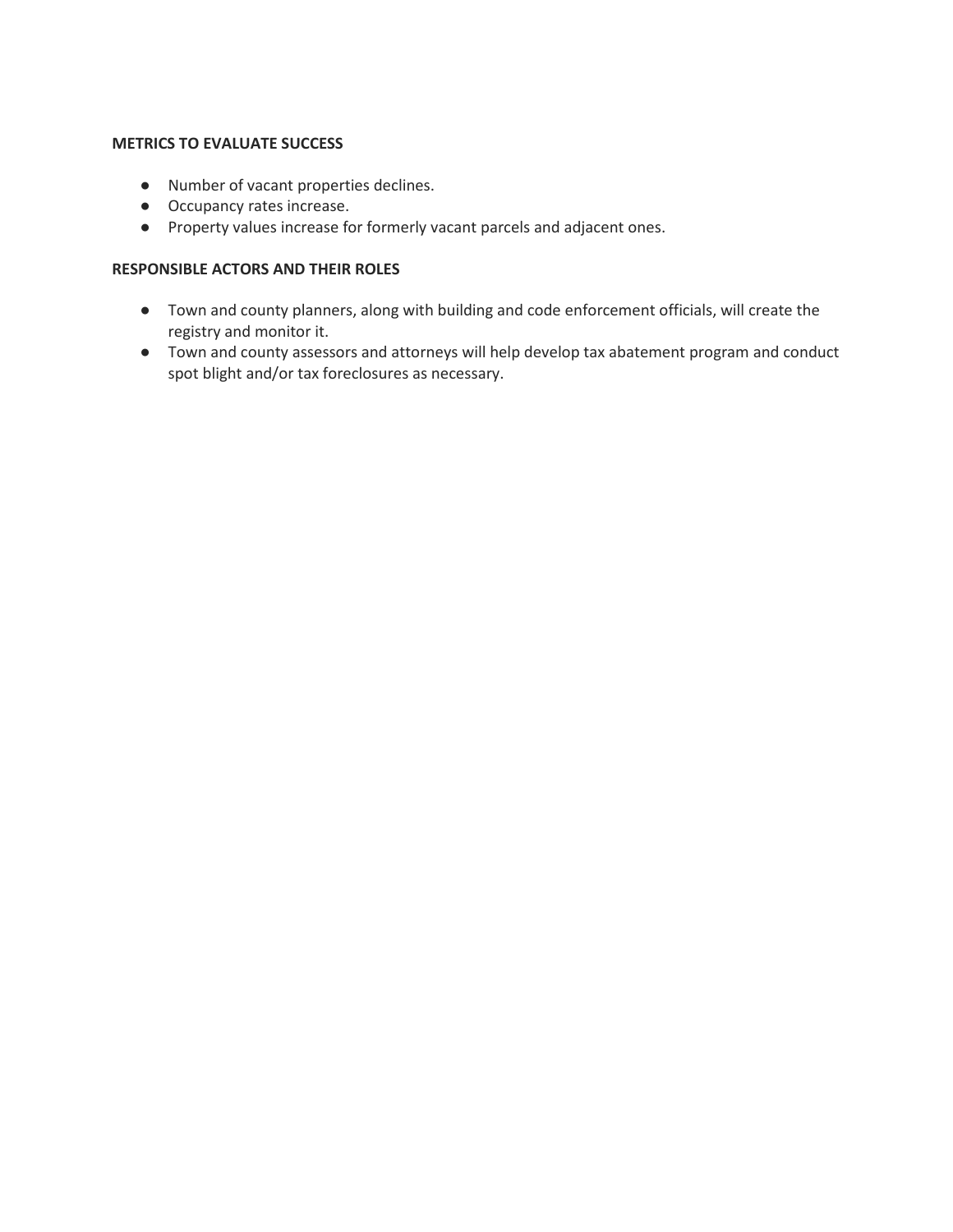# Strategy 4: Increase workforce rental housing within the PSA service area

Both the Town and the County of Floyd benefit from additional supply of many different types of housing for a mix of incomes and household types. There is an acute need for workforce rental housing within the public service authority (PSA) district. In this respect, Floyd shares commonalities with other rural jurisdictions in the state. Many of these communities lack quality workforce rental housing to serve its local workforce.

Good quality rental housing can also serve as a transition for older homeowners who may choose to downsize into smaller homes closer to amenities. Workers earning entry wages in the county's prevalent service industry also need access to affordable apartments.

### **FRAMEWORK**

The development of multifamily rental housing is a complex undertaking, requiring a significant amount of knowledge, expertise, and financial capacity. One recent workforce rental housing development in the town is the nine-unit Station on South Locust developed nearly a decade ago. The project was supported by Virginia Housing (formerly VHDA) and Virginia Community Capital, and it was one of the first "mixed-use/mixed-income" projects financed by Virginia Housing. The model is now widely used, especially in rural communities and small towns.

In the County and Town of Floyd, large-scale multifamily rental development is not feasible, whereas relatively small community-scale projects are more likely and conform to existing community character. This approach requires special rural-specific strategies and planning, discussed here.

Rental housing development in Floyd requires the following elements:

- An available, suitably located site
- Appropriate zoning
- Infrastructure and utilities
- Development expertise
- A willing, well capitalized developer/owner
- Adequate market demand
- Debt financing
- Gap financing
- Equity
- Contractor capacity
- Property management expertise
- Community support

The shortage of available land for residential rental development has been an ongoing challenge for the county and other developers pursuing housing development projects. Parcels located within the PSA service area are in high demand, and many property owners are hesitant to sell.

### **IMPLEMENTATION PLAN**

**Immediate:**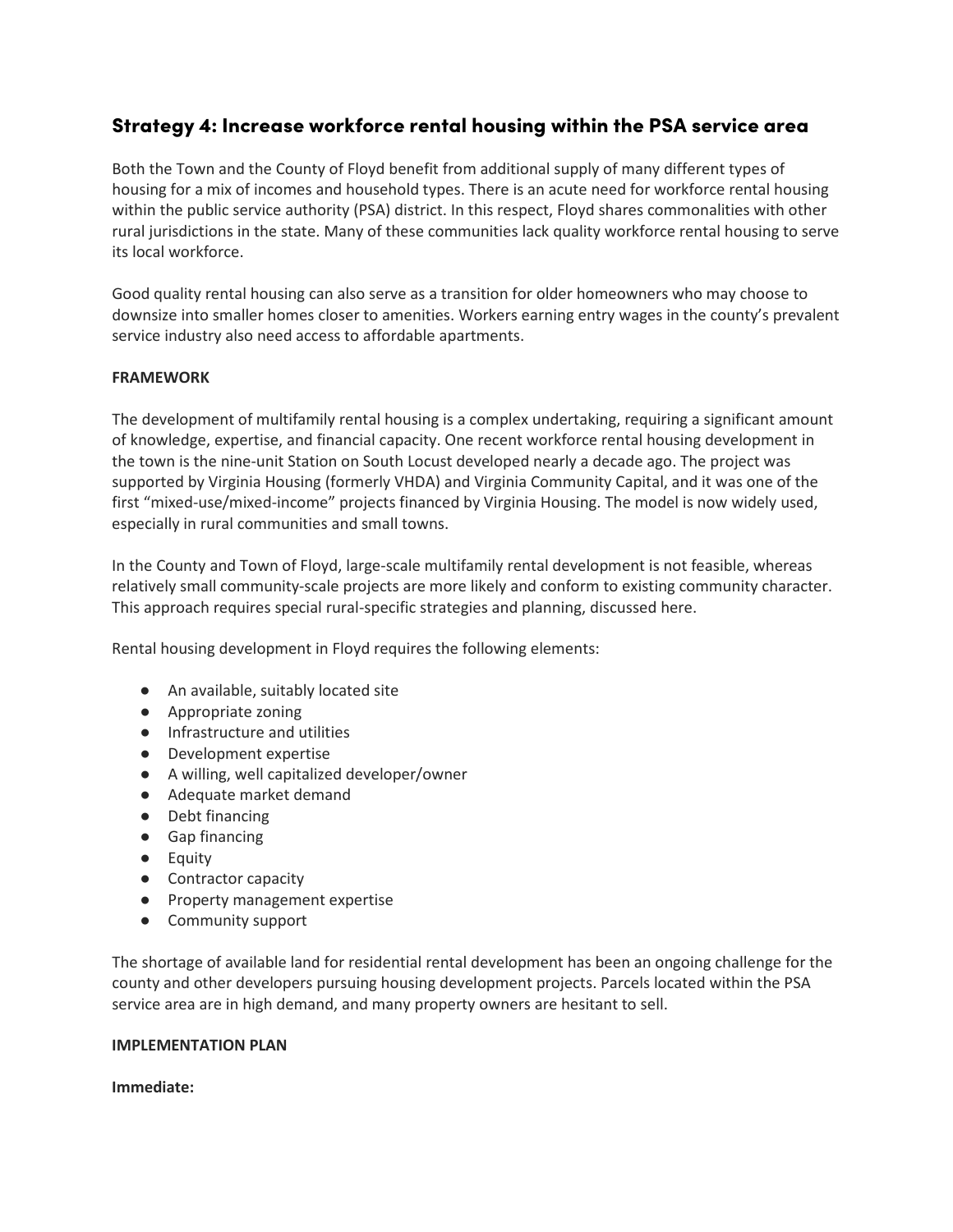- **Survey properties.** Conduct a thorough survey of properties and ownership within the PSA. Determine whether publicly owned property exists. Involve realtors and other community leaders. This survey should include a complete inventory of vacant second- and third-floor spaces in commercial and mixed-use buildings within the town. These vacancies are an important asset that could be transformed into moderately priced rental or condominium units.
- **Identify rehab partnership opportunities.** Partner with FISH and Habitat to collaborate on their current efforts to identify properties with development potential.
- **Identify properties where development is feasible.** Begin dialogue with owners about sale or joint venture with a developer. Thereafter, identify a property or properties that are options for development. Explore the potential for the town or county to acquire and control the site, using possibly a land bank or a community land trust (CLT).

## **Short-term (next 12 months):**

- **Potentially retain real estate development consulting expertise.** Identify and meet with potential development partners, such as the experienced area non-profit developers Community Housing Partners and People, Inc.
- **Explore funding partnerships.** Invite Virginia Housing, Virginia Community Capital, Virginia Community Development Corporation, and the Department of Housing and Community Development to the town to discuss the assistance their organizations can provide to the town and the developer. Rezone the property for use as a multifamily development site.
- **Conduct a market study.** Determine the demand for housing at that site, that is, the number of apartments that can be supported and the rent levels.
- **Prioritize community education and outreach.** Address community opposition. Undertake community education as needed to help neighbors understand the project and overcome fears and misperceptions.

### **Mid-term (12–24 months):**

- Prepare an RFP seeking a development partner for the site.
- Select a partner and move ahead with development.

### **LEGAL, FINANCIAL, AND ORGANIZATIONAL CAPACITY**

● The goal should be to remove as many of the barriers as possible before outreach to a development partner, ensuring greater interest and speed in completing the project.

### **FUNDING SCOPE REQUIREMENTS AND PROJECTED IMPACT**

● Funding needed will be determined by the size of the project.

### **POTENTIAL FUNDING SOURCES**

● Virginia Housing, Virginia Department of Housing and Community Development (Community Development Block Grant and Virginia Housing Trust Fund), NRV HOME Consortium, and NRV Regional Housing Trust Fund (if created).

### **METRICS TO EVALUATE SUCCESS**

● Identification of sites, number of apartments produced, rent levels, and income of renters.